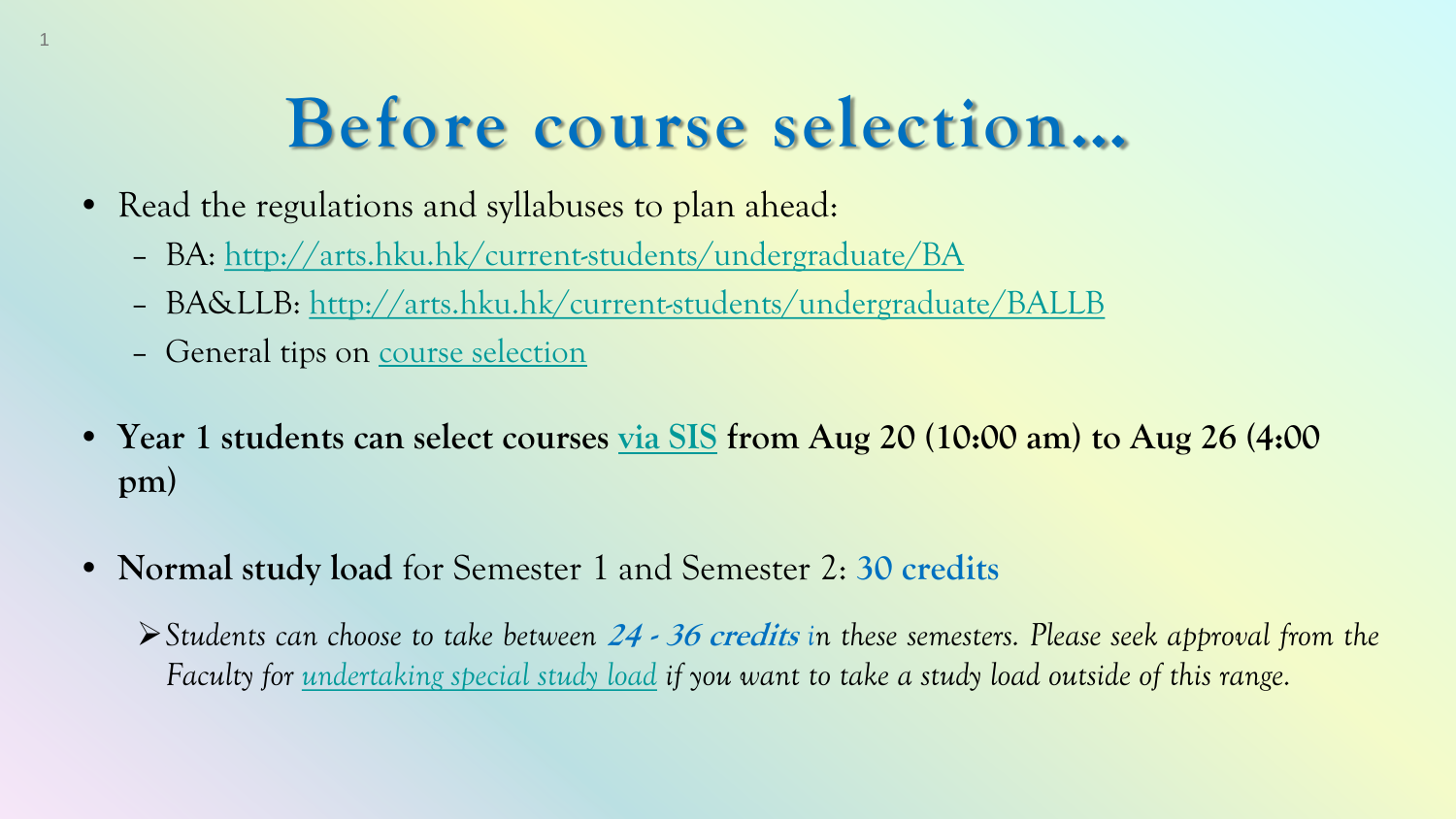# **General Tips for Academic Planning**

### **Plan Ahead**

• Take the relevant prerequisite course(s) in Year 1 for the major(s)/minor(s) you wish to pursue in Year 2

#### **Be Proactive**

- Consult teachers or Academic Advisers for academic advice; Student [Academic](https://arts.hku.hk/teaching-and-learning/academic-advising/SAA) Advisers for academic advice/peer support
- Consult the Faculty or the relevant School/Centre Offices for procedural matters

#### **Be Responsive**

• Check your HKU email account regularly and respond to messages from teachers and HKU offices in a timely manner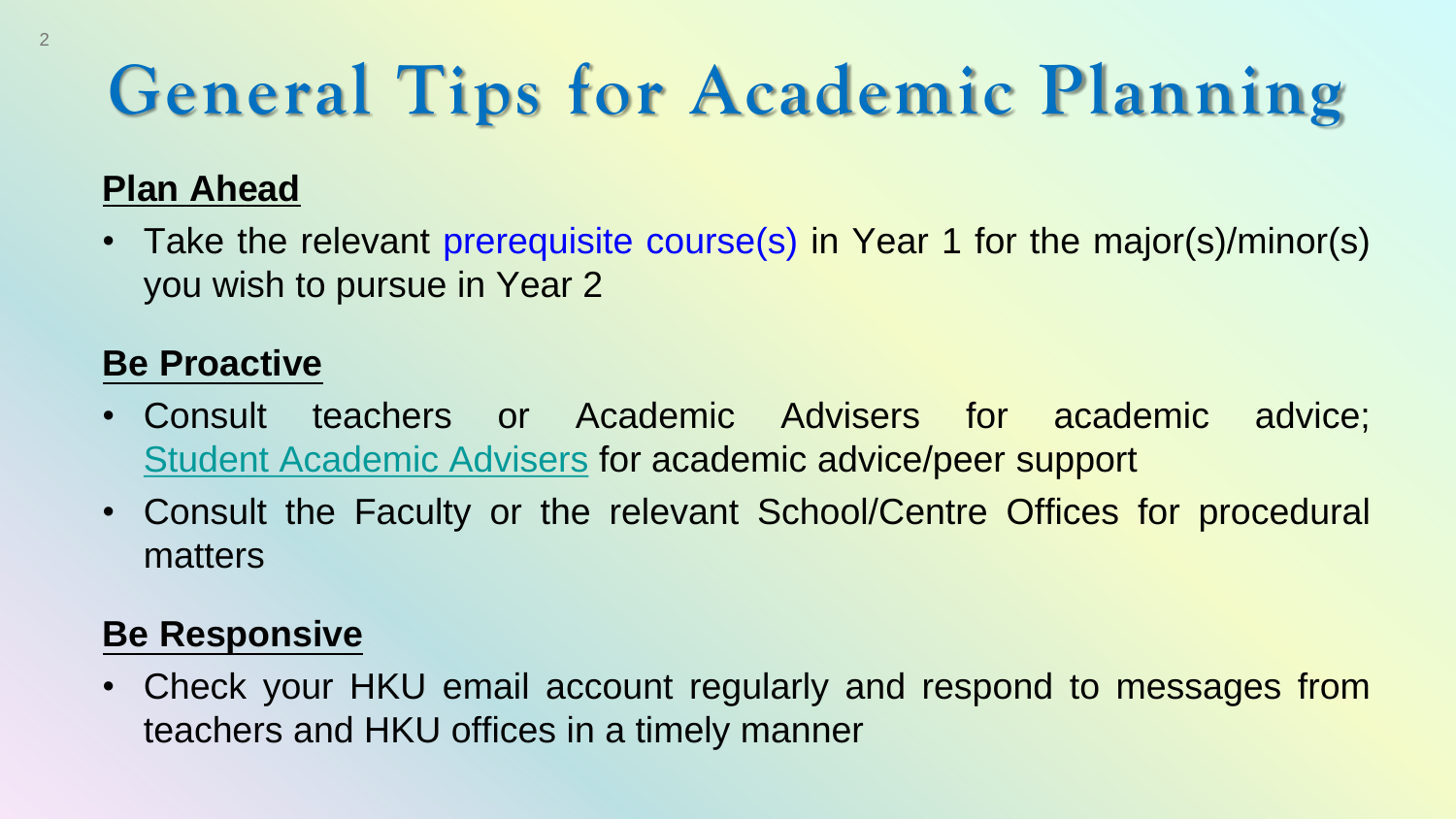### **Academic Standards**

|                                         | Grade           |  | Standard     | Grade Point       |
|-----------------------------------------|-----------------|--|--------------|-------------------|
| THE.<br><b>GRADING</b><br><b>SYSTEM</b> | A+<br>A<br>$A-$ |  | Excellent    | 4.3<br>4.0<br>3.7 |
|                                         | $B+$<br>B<br>B- |  | Good         | 3.3<br>3.0<br>2.7 |
|                                         | $C+$<br>C<br>C- |  | Satisfactory | 2.3<br>2.0<br>1.7 |
|                                         | $D+$<br>D       |  | Pass         | $1.3\,$<br>1.0    |
|                                         | F               |  | Fail         |                   |

*Please refer to the [Grade Expectations](http://arts.hku.hk/grade_expectations.pdf) section for details.*

• 'Cumulative GPA' (CGPA) is the Grade Point Average in respect of courses attempted by a student (including failed courses) at the time of calculation. All courses carry the same weighting.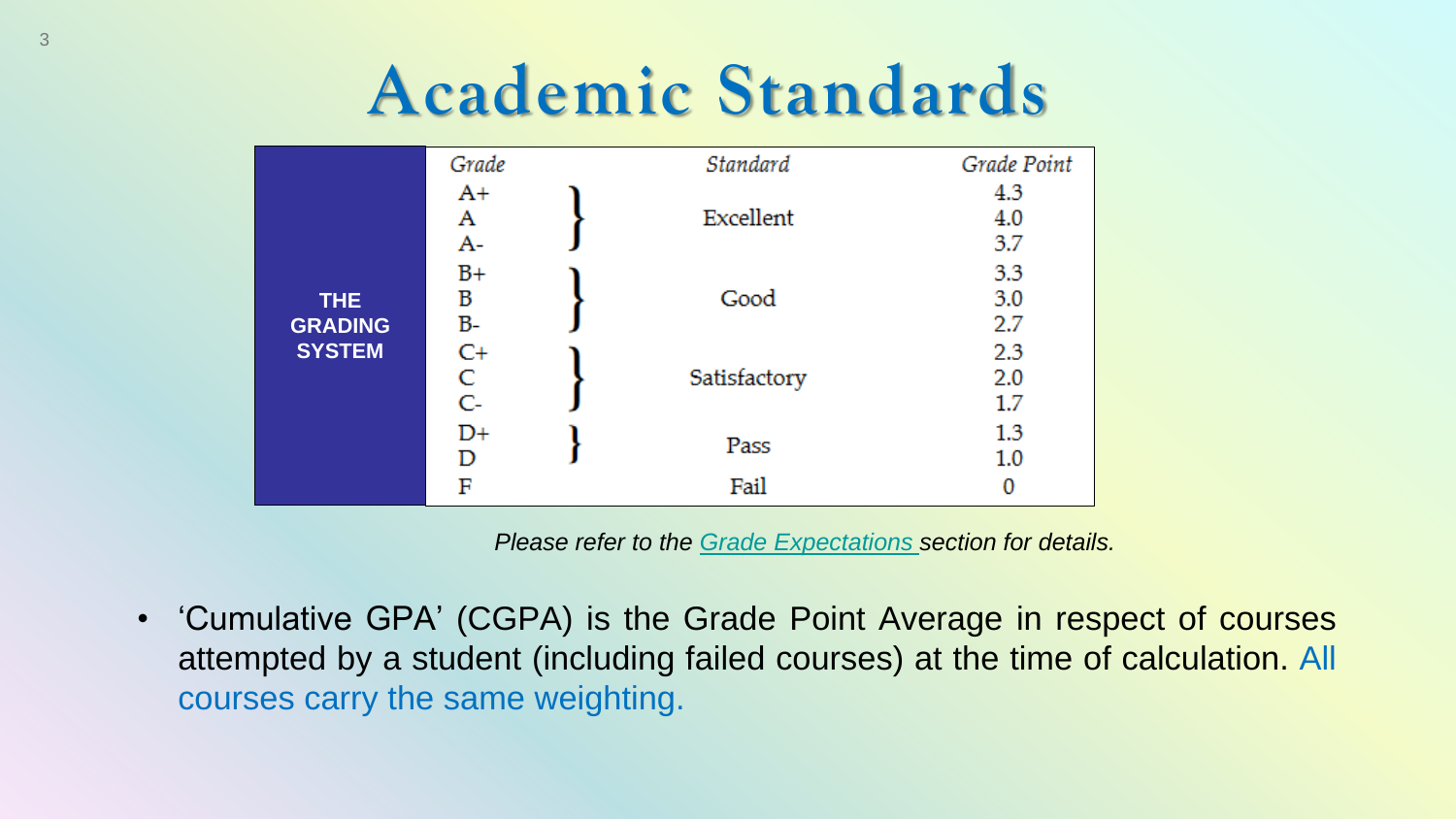### **Academic Standards**

|                                   | Class of Honours     | GGPA Range      |
|-----------------------------------|----------------------|-----------------|
| <b>CLASS OF</b><br><b>HONOURS</b> | First Class Honours  | $3.60 - 4.30$   |
|                                   | Second Class Honours | $(2.40 - 3.59)$ |
|                                   | Division One         | $3.00 - 3.59$   |
|                                   | Division Two         | $2.40 - 2.99$   |
|                                   | Third Class Honours  | $1.70 - 2.39$   |
|                                   | Pass                 | $1.00 - 1.69$   |
|                                   |                      |                 |

- 'Graduation GPA' (GGPA) is a special kind of CGPA. It is calculated at the point of graduation.
- Students who passed 6 Common Core courses on letter grading basis, their GGPA either includes all 6 courses or only 5 of them with the highest grades (covering all 4 Areas of Inquiry), depending on which generates the higher value.
- *Please refer to the Honours [Classification](http://arts.hku.hk/current-students/undergraduate/assessment) section for details.*